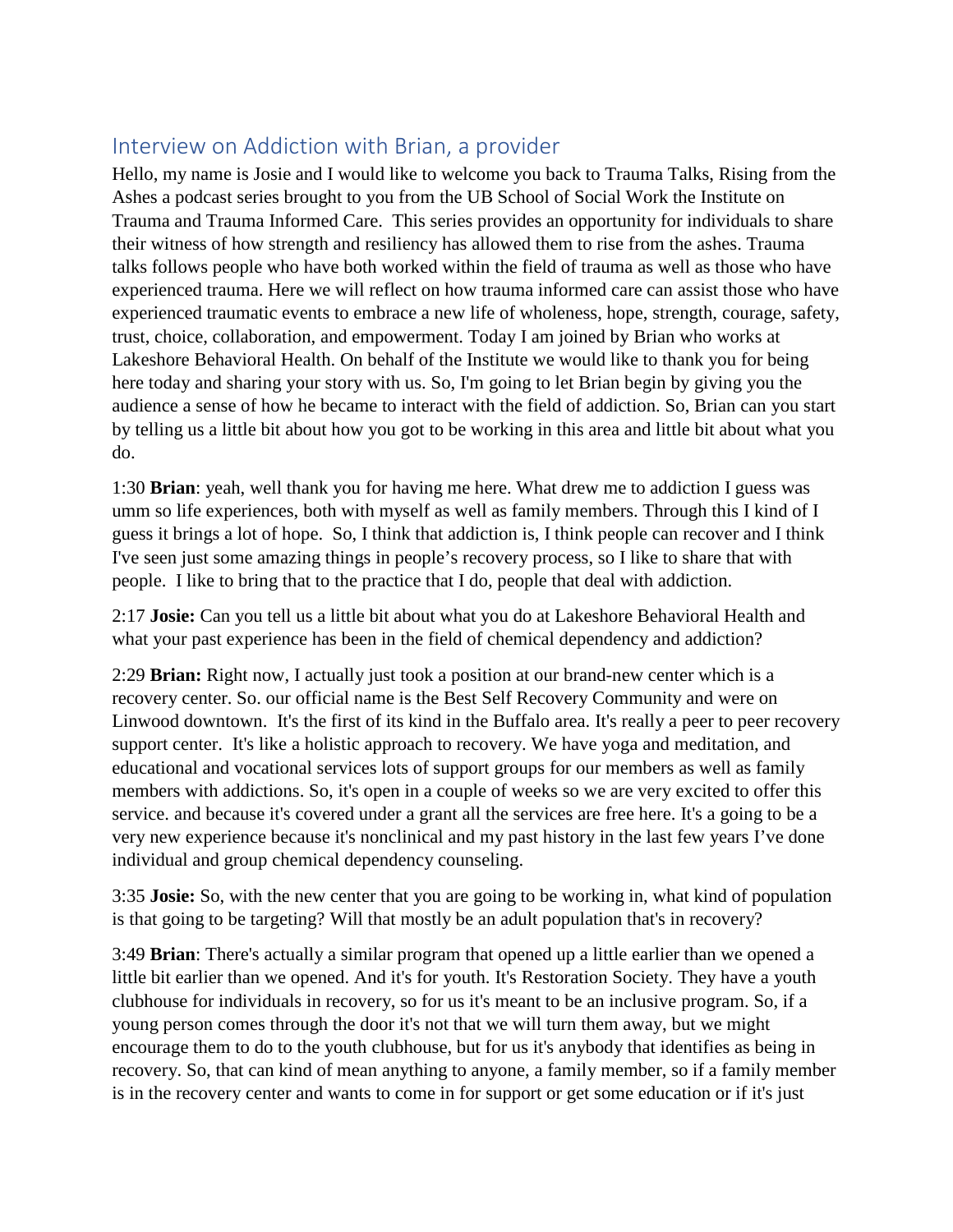someone that is coming in that's either referred from someone or just wants to drop in and their family member deals with addiction that's kind of a population that we work with as well.

4:46 **Josie**: So, I'm wondering in your past experience in doing chemical dependency and counseling and now as you transition into a new role. In what capacity have you been aware in working with people that have experienced traumatic events. What have you noticed about that? How has that played into the work that you do?

5:14 **Brian**: Well honestly I think addiction is can be as often is a traumatic experience. I think there is an existential change that people go through because of addiction that so their role as brother or sister or son or daughter or husband or wife or parent changes and so to do something repeatedly does to kind of behave in a way that is opposed to your morals to the people that you love the most is extremely traumatizing. I think that addiction in and of itself is traumatizing. That is really a part of our assessment we have to ask for a brief history of trauma and more often than not individuals that I work with that are coming for treatment have experienced kind of a wide a ray of traumatic experiences.

6:27 **Josie:** So, as you are talking about that and hearing that addiction itself not to mention the fact that a lot of the population that is coming for services has experienced other types of traumatic events. What I'm noticing and I'm sure that you are aware of is what we call trauma informed care. And the principles of trauma informed care. So, what trauma informed care does is it asks those individuals and service providers to shift from asking what is wrong with the person and moving toward asking what has happened. Fallot and Harris talk a lot about 5 guiding principles of trauma informed care as safety, trust, choice, collaboration and empowerment. These 5 principles are the tools that individuals and service providers can use to provide a more trauma informed practice and environment. So, I'm wondering then, can we spend some time talking about these 5 principles and your experience. So, I'm wondering if you can talk a little bit about safety. So physical safety or emotional safety and what has that meant to you as a service provider?

7:59 **Brian:** Lakeshore has actually made a commitment with alongside UB to become a trauma informed agency. Everybody down to the frontline staff, people that will sign off on the paperwork, to getting enrolled in the program, actually all of the secretaries are all trained, and they go through a series of trainings to be trauma informed. Which is essentially the main theme of this is that people have had experiences and instead of saying why that person behave that way, to say what has this person gone through. I think that in and of itself kind of creates a safe place for someone and you know another big emphasis on being a trauma informed agency is that we do not want to retraumatize. So, I think that having that understanding and awareness and the know how to not retraumatize people as they are coming in. And in a chemical dependency agency that can be tough because it's a lot of rules. People don't know this but in chemical dependency treatment a lot of times you have to supervise urine screens. So, there's a counselor and that can be for people who have experienced sexual trauma, that can be extremely challenging for people. And there are screening rules especially with medication assisted treatment there isn't a whole lot of wiggle room, but I think a trauma informed agency I really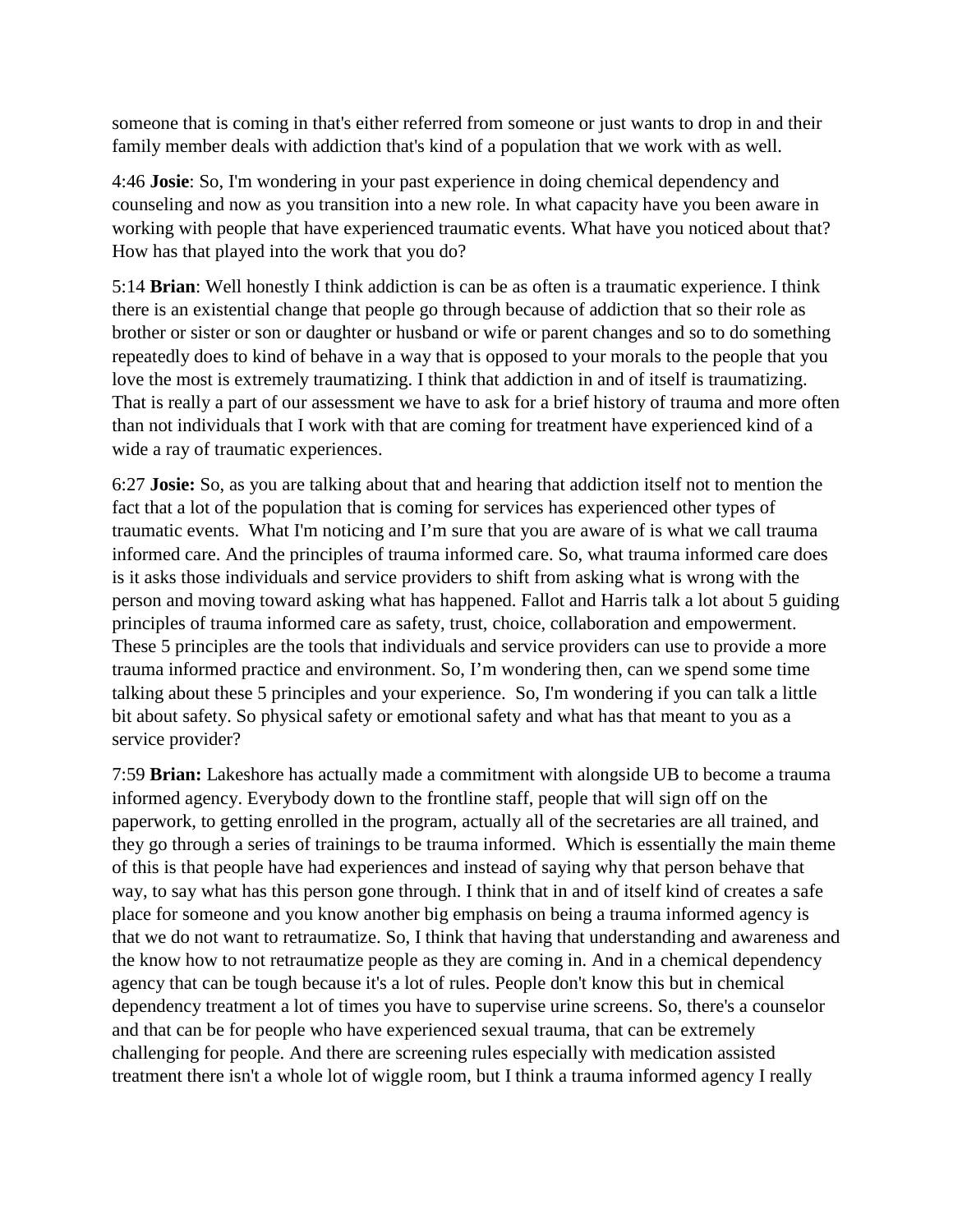believe Lakeshore is. I really believe as clinicians we do our very best to make our clients feel comfortable even in the most challenging situations.

10:36 **Josie:** So, having had the experienced of really being immersed in trauma informed care what I'm curious to know then is with the second principle trust. I'm wondering based on the training you have had and with the climate at Lakeshore what are some of the ways that you or some of the folks that you work with ensure that the clients feel they can put their trust in you?

11:09 **Brian:** You have to work pretty diligently at that. Because in my experience working with individuals that have experienced traumas they come in with a lot of mistrust and I think that's a survival mechanism. I think they just have a sensitivity to inauthenticity and I think they can pick up on it really well and I think that trust is really be transparent and let people know what they are getting into right off the bat. I think that being really open and honest is really huge and that builds trust. I think really, I would always say this to my adolescence that have lost trust with their parents I say trust is rebuilt over time. So, I think when someone is walking in and coming into a clinic and there's not a lot of trust there, I think it just builds over time. Especially when someone is authentic and honest, and I think we work really hard at kind of creating that environment.

12:38 **Josie:** Then building off of trust. I know you had spoken to the fact that in chemical dependency treatment there are a lot of rules and some limitations in terms of what clients and service user can and cannot expect. So, what I'm wondering is how does that interact with the principle of choice. I'm wondering where both the clients and the staff have the ability to have some level of decision making power in terms of their treatment and services. So how does that come into play in the work that you do?

13:28 **Brian:** A very important part of this because there is a lot of variable in chemical dependency work that are unique to the addiction field such as many clients are mandated by courts. Kind of the nature of addiction is that addiction is viewed as a parasite it fights for its survival. So, a lot of times it appears that the person doesn't want to stop it's just the nature of addiction. So often times people will come through treatment that they are being forced to be there. So, there's a loss of choice. And if you really get down to addiction as a disease, that's a loss of control and that's loss of control. And so often times people coming in for treatment or substance use disorder there's a, what I think is a lot of resilience and resilience that could easily be called stubbornness. And as they say in AA you can always tell an alcoholic, but you can't tell them anything. So, a lot of that is loss of control so we really try to almost become not empowered but try to regain the power that we can. Similar to other disorders, like obsessive compulsive disorders, we control what we can control. So, I think putting the choice back into, allowing them to have choice within the rules and code of conduct and treatment programs I think is really important.

15:29 **Josie:** I'm also curious of this new wellness center, recovery center, that is going to be opening in a couple of weeks, I'm wondering what kind of roll collaboration has played in that. So, I'm wondering has there been some level of collaboration between agencies, I know you have mentioned it is grant funded, so what kind of collaboration there has been than with the grant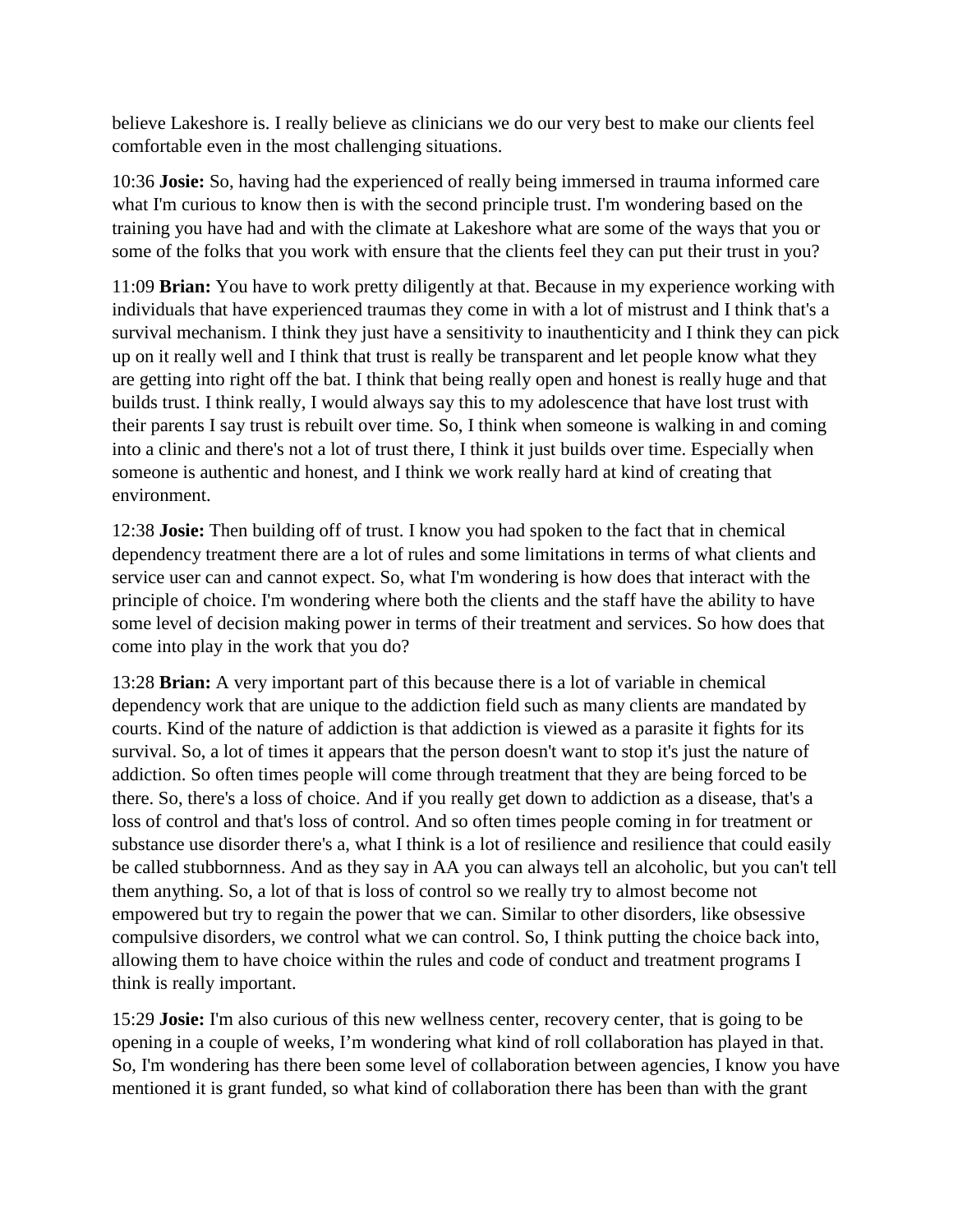source. Just wondering what kind of role collaboration played in the role you do with individuals in your field?

16:19 **Brian:** Yeah, well my role here as outreach volunteer coordinator so before were open collaboration is pretty much all I've done. So I've gone to all the local clinics, outpatient, and inpatient, and detoxes, and hospitals, just about the drug courts in the area and everybody is extremely excited and I think honestly the biggest part is that it is basically a widely needed service, and it's a free service and it is it's a service I think the people and a service we can kind of part of the recovery centers mission really to increase the level of awareness in our community about addiction can decrease the stigma of addiction. So, we've been collaborating a lot with all the treatment providers which has been really amazing because I don't think there is really a project like this that brings all the treatment providers in the area together to support recovery. It's been really great. So, through Oasis it's through the state, so OASIS is the Office of Substance Abuse and Services, they have been extremely communitive, and they have been transparent, and I think we have a conference call at the beginning I think it was every week, now I think it is biweekly or every three weeks maybe. They are extremely open they are very supportive. They It's been, they have really nurtured this whole process, so it's been great to work them.

18:20 **Josie:** I would like to mention too that the center is very holistic, for things like yoga, so I'm really curious to know, how are some of those services being provided? Are other agencies or instructor for things like the yoga classes coming in from local areas or is it just an eclectic niche of staff that are making up the center?

19:05 **Brian:** Well it's a little bit of both. This kind of been a collaboration with an agency Prevention Focus. So, they have been in this building for a number of years, but they do primarily is prevention, but they do a lot of work in schools and stuff like that so we kind of combined forces on the recovery center we are going to use some of their space and they are going to provide some of the educational stuff like substance abuse and stuff like that. and another thing like cooking class and stuff like that. But um there we have also been connecting with outside the box something you normally wouldn't see inside a clinic like something like yoga. So, I have been working with instructors in the area some of them I know and some of them I get to meet. There's also Yogis in service which is an amazing organization in the Buffalo areas that we are really lucky to have them, and they bring yoga to areas that normally wouldn't have it. And they do it for free. I believe they are a grant funded as well. But the yoga instructors locally are more than willing to donate their time and provide an ongoing class.

20:36 **Josie:** So the last principle I want to talk about is empowerment. I know we have already touched on that and how that really facilitate the healing and recovery process so I'm wondering how empowerment plays into the work that you do and the way you utilize that in your connection with your clientele and also with your coworkers.

21:09 **Brian:** I think it's huge. I think empowerment is one of the driving forces in a place like this. It's all peer to peer to individual services so it's individuals in recovery who are working with individuals that intend to be in recovery. A major barrier to someone's recovery and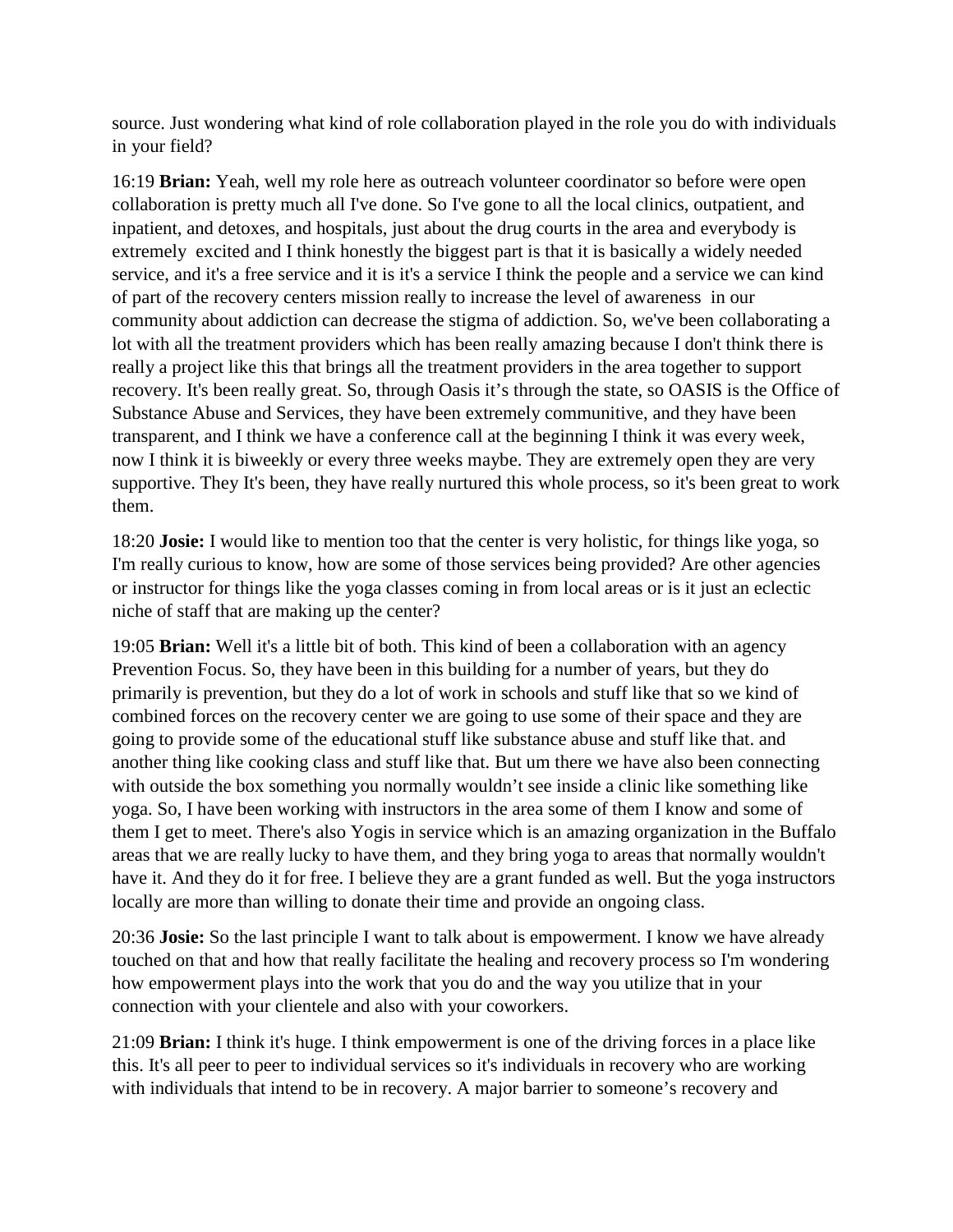something that really gets people stuck in their addiction is this idea of I can't stop, I'll never be able to stop and especially at the very beginning when someone is going through this. Your brain will absolutely play tricks on you, I could never go the rest of my life without doing it, I can't even make it through today. But when you are standing in a room full of people that have gone through that, that is extremely empowering and can bring hope. So, I think that it is a huge part of the recovery center. And with I think it is really encouraging there are few that have specific to support someone to support recovery. There is clinical experience. I think it's just the empowering people that have a little less experience but there is also my supervisor that has a lot more experience than I do clinically. I think it is a good mix of people. Again, I think everyone is so excited about the project that they just there's just support. Everyone is just very supportive of one another and the overall mission

23:2 **Josie:** That brings up something I wanted to ask you. In terms of you know your own wellbeing, your own wholeness of safety and sense of wellbeing while you are at work what role does taking care of yourself play in terms of the work you do? and what are some of the things you find that work for you to take care of yourself when your involved with this field?

23:36 **Brian:** I think, what drew me to this job was the holistic approach to recovery and that's been my experience so, I over the years have really enjoyed yoga and meditation and things like that. I'm actually in the MSW program at UB so healthcare is always a topic of discussion. So, for me it's really important that I have a sense of separation from trauma. I mean from the work that I do. I really through no having separation I've really learned how important it is to have a sense of separation. So, for me I really like to work with my hands, so I do woodworking. I'll get lost in it. I'll sometimes come home from work and go out into my garage and build a table or work on a project. I was actually able to build a couple of tables for the recovery center. That's really an important part of self-care for me. I think spirituality is really important too. Just knowing and understanding that knowing that there's something greater than me, there's something greater than all of us is something inside of us that you know that spark or something. That keeps me going I think keeps everyone else going too.

25:17 **Josie:** So, for those who are listening to this podcast and their maybe working in the field of addiction, or maybe individuals who are also in the process of dealing with their own chemical dependency or in recovery Can you offer any final words of why in your experience on why trauma informed care is so vital to this field?

25:45 **Brian:** Trauma informed care, I think just examining each word I think you can find the answer in that. I think there are philosophies and of course we have to study that in school. Being that this is a trauma informed agency I have seen the importance of it. I don't think it's just random words or definitions, I think they are a pretty integral part of working with someone that's gone through traumatic experiences. I think that choice, empowerment, collaboration, safety and trust I think is extremely important. Yeah, we use it regularly.

26:40 **Josie:** Well thank you so much. On behalf of the institute on trauma and trauma informed care I really want to take the time to speak with metoday and to share your story of strength and commitment to the skill. It has been a real pleasure talking with you.